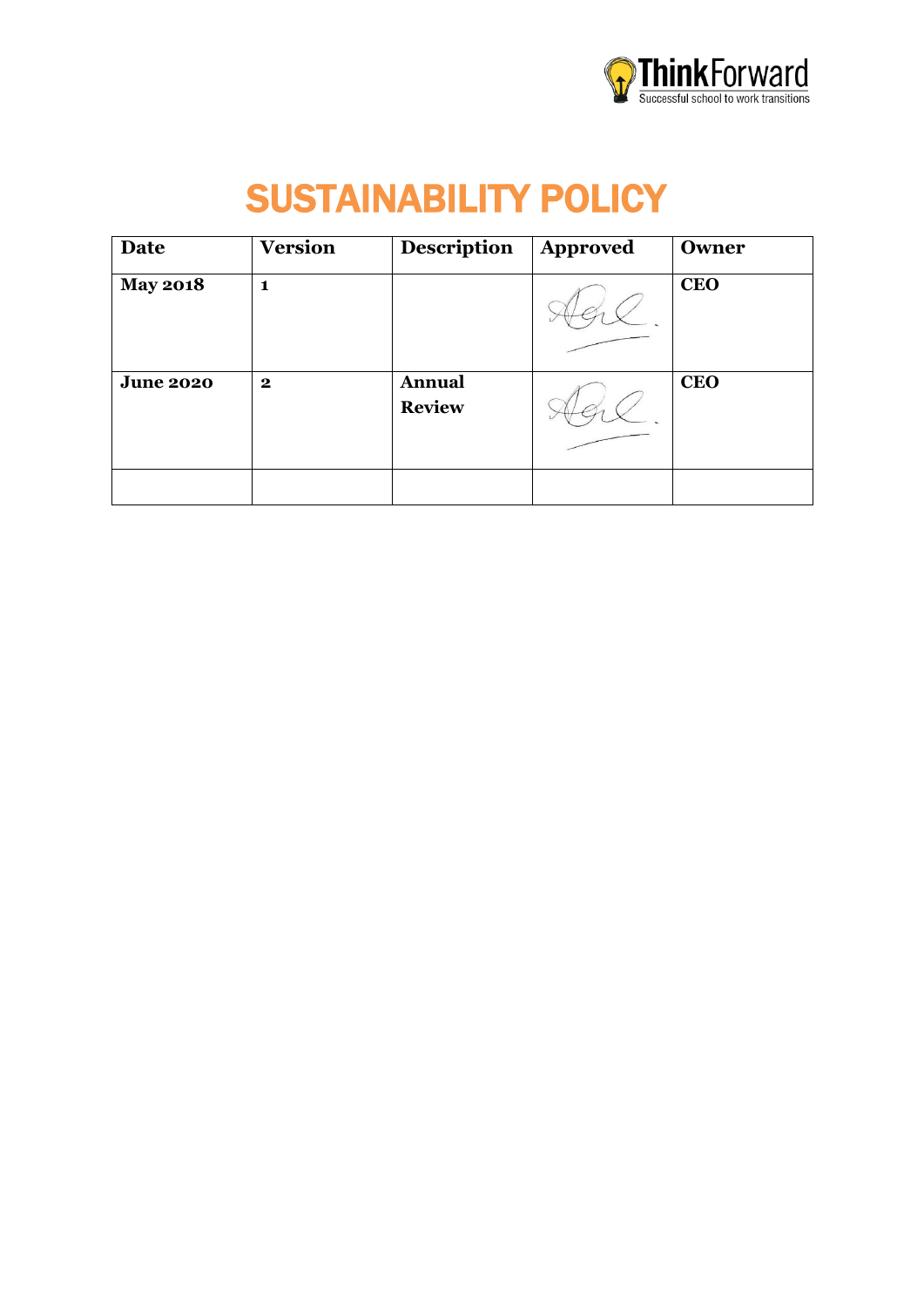

## **1. Sustainability Policy Statement**

1.1 The purpose of this policy is to ensure that ThinkForward adheres to and promotes sound sustainability practices, in terms of both environmental and community sustainability. With this policy, ThinkForward:

- Adds its own sustainability commitment to that of its funders, commissioners and providers
- Acts to ensure that its work complies with relevant legislation
- Mandates the CEO to take executive responsibility for taking forward and implementing this commitment.
- Requires the CEO to report to the board annually on progress made, including statistical information on ThinkForward's annual environmental performance. (See Appendix 1 for data range to be reported)
	- o This annual environmental report will also cover any positive progress made in helping clients and wider community improve their environmental performance.
	- o The annual environmental report will be presented at the same board meeting as the annual accounts.
- Requires progress on improvement of ThinkForward's environmental performance to be a standard item at senior management meetings.

#### **2. Environmental Sustainability Commitments**

- 2.1 ThinkForward's Environmental Sustainability Commitments are as follows:
	- All staff contracts will include a clause stating that staff will be expected to help ThinkForward in carrying out its aim of being an environmentally responsible organisation, in how they carry out their day-to-day duties. Relevant job specifications will be drafted to include relevant individual environmental responsibilities e.g. for facilities and financial managers and induction procedures for new staff will include information on the charity's environmental practices.
	- ThinkForward will ask all our current and future suppliers for their environmental policies and for evidence of implementation of such policies and indicate that such performance will be used as criteria for supplier selection.
	- ThinkForward will seek to have relevant environmental clauses included in all future contracts agreed with outside bodies.
	- ThinkForward will include environmental responsibility training in staff training programmes.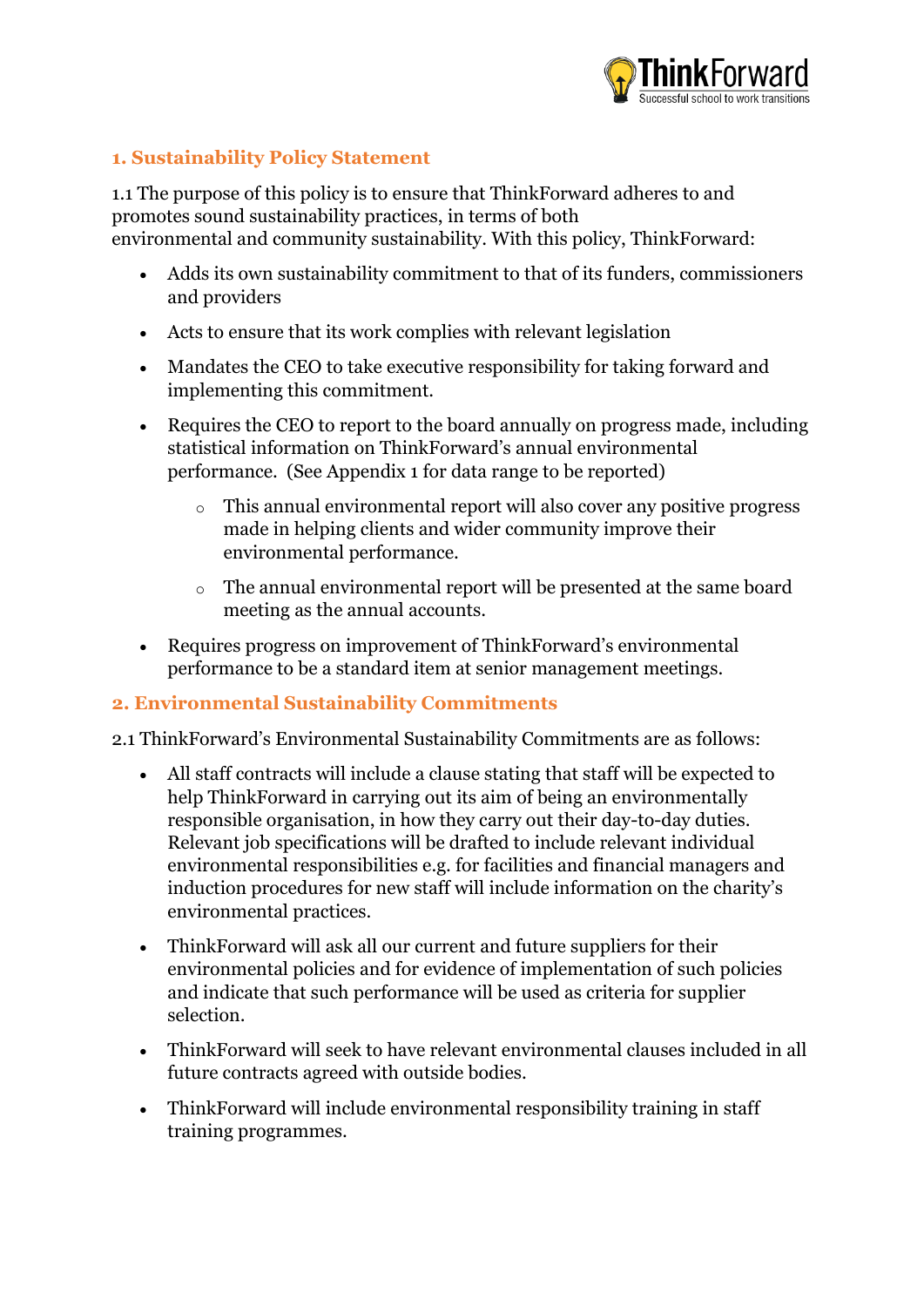

- ThinkForward will seek to make all of its current and future premises to be as energy and water efficient as practical and will develop a Recycling and Zero Waste Policy with an objective of eliminating all waste to landfill / incineration and seeking to avoid creation of waste in the first place.
	- Where we do not own premises, we will work with the owners to influence them to adopt and achieve this ambition.
- ThinkForward, if or when involved in lobbying various agencies, will press for environmental policies to be integrated where relevant, including all local government and charity sector policies that affect the homeless, vulnerable and wider community e.g. seeking zero carbon and high water efficiency standards for any proposed new homes or hostels for the homeless or elderly.
- ThinkForward will observe environmental legislation as a minimum standard and seek to out-perform current legislative requirements where practical.
- ThinkForward will develop and maintain a sustainable transport policy, seeking to reduce unnecessary travel and making the transport that is necessary as sustainable as possible and will monitor progress annually.

# **3. Community Sustainability Policy**

3.1 ThinkForward is also dedicated to supporting community sustainability. We intend our work to be delivered through a sustainable, innovative and productive economy that delivers high levels of employment and a just society that promotes social inclusion, sustainable communities and personal wellbeing. Our community sustainability commitments are:

- We will aim to provide learning opportunities to our young people for skills and jobs that have a positive sustainable influence on the local community.
- We will contribute to the sustainable development of the community within ThinkForward's footprint by reducing skills gaps locally.
- We will aim to support local businesses within the community for our organisation's own expenses and purchasing needs.
- We will work to have ad hoc work experience opportunities sourced by businesses in the local community

# **4. Green Purchasing Policy**

4.1 ThinkForward commits itself to drawing up a green purchasing policy that requires staff to judge any purchasing decisions based on a green purchasing hierarchy

- **Reduce**: ThinkForward will firstly question whether a purchase is strictly necessary and if it is, whether the amounts required could be reduced.
- **Re-use**: Secondly it will seek to buy re-used items in preference to new items where practical.